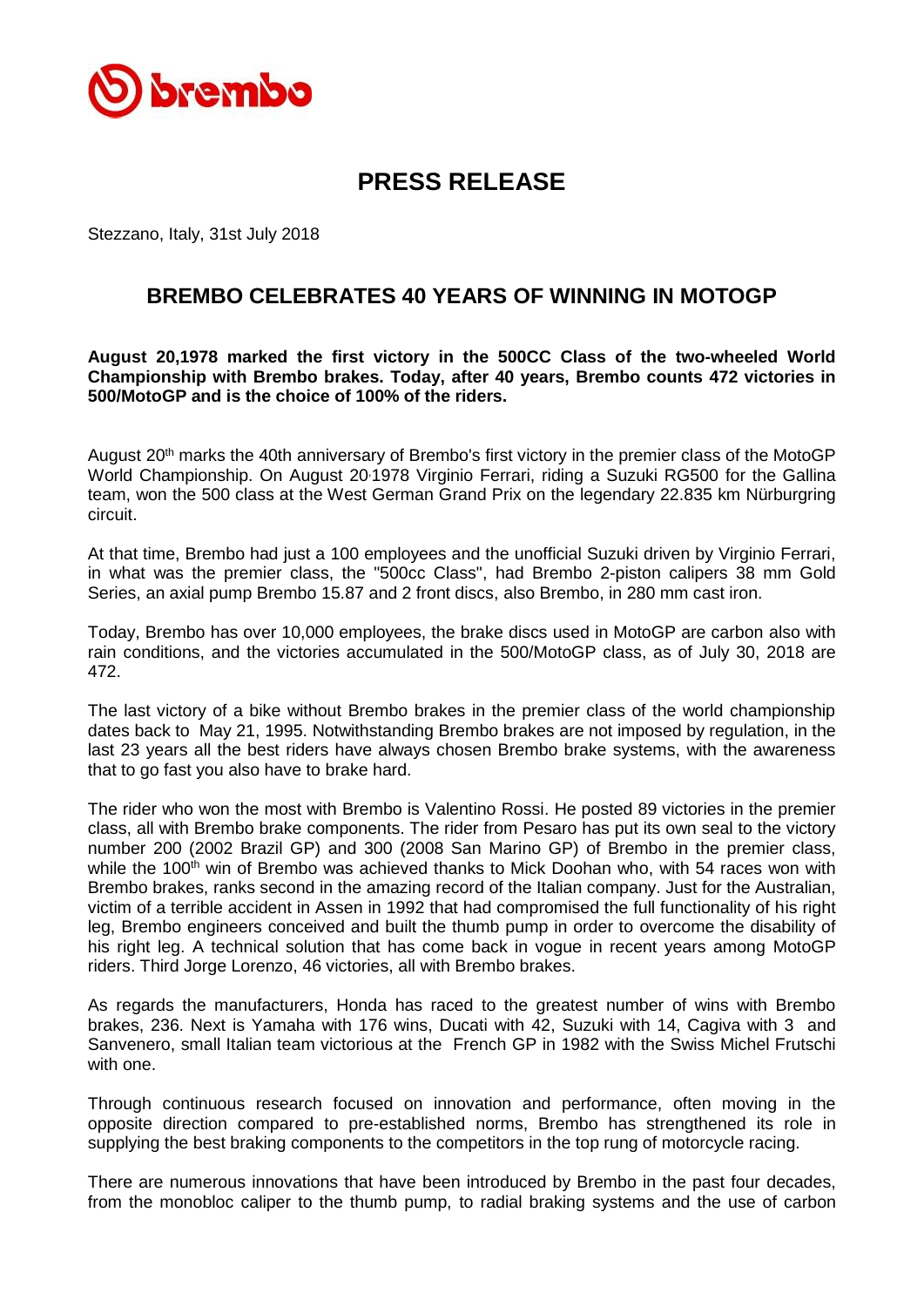

discs for wet conditions. Since the 2016 season, one hundred percent of the riders in the queen class use exclusively Brembo brakes. An important recognition that leads us to look to the future with optimism and maintain the focus on innovation.

| Riders who won at least a race in 500/MotoGP class with |                    |                                        |  |  |  |
|---------------------------------------------------------|--------------------|----------------------------------------|--|--|--|
| <b>Brembo brakes</b>                                    |                    |                                        |  |  |  |
| <b>RIDER</b>                                            | <b>NATIONALITY</b> | <b>VICTORIES WITH</b><br><b>BREMBO</b> |  |  |  |
| Valentino Rossi                                         | Italy              | 89                                     |  |  |  |
| Mick Doohan                                             | Australia          | 54                                     |  |  |  |
|                                                         |                    | 46                                     |  |  |  |
| Jorge Lorenzo                                           | Spain              | 40                                     |  |  |  |
| Marc Marquez                                            | Spain<br>Australia | 38                                     |  |  |  |
| <b>Casey Stoner</b><br>Dani Pedrosa                     |                    |                                        |  |  |  |
|                                                         | Spain              | 31                                     |  |  |  |
| Eddie Lawson                                            | <b>USA</b>         | 26                                     |  |  |  |
| <b>Alex Criville</b>                                    | Spain              | 16                                     |  |  |  |
| <b>Wayne Rainey</b>                                     | <b>USA</b>         | 13                                     |  |  |  |
| Max Biaggi                                              | Italy              | 13                                     |  |  |  |
| Loris Capirossi                                         | Italy              | 9                                      |  |  |  |
| Sete Gibernau                                           | Spain              | 9                                      |  |  |  |
| Andrea                                                  |                    |                                        |  |  |  |
| Dovizioso<br>Kenny Roberts                              | Italy              | 9                                      |  |  |  |
| JR                                                      | USA                | 8                                      |  |  |  |
| Luca Cadalora                                           | Italy              | 8                                      |  |  |  |
| <b>Alex Barros</b>                                      | <b>Brazil</b>      | 6                                      |  |  |  |
| <b>Kenny Roberts</b>                                    | <b>USA</b>         | 6                                      |  |  |  |
| Marco Melandri                                          | Italy              | 5                                      |  |  |  |
| Tadayuki                                                |                    |                                        |  |  |  |
| Okada                                                   | Japan              | 4                                      |  |  |  |
| John Kocinski                                           | <b>USA</b>         | 4                                      |  |  |  |
| Maverick                                                |                    |                                        |  |  |  |
| Viñales                                                 | Spain              | 4                                      |  |  |  |
| <b>Cal Crutchlow</b>                                    | GB                 | 3                                      |  |  |  |
| <b>Garry McCoy</b>                                      | Australia          | 3                                      |  |  |  |
| Norifumi Abe                                            | Japan              | 3                                      |  |  |  |
| Nicky Hayden                                            | <b>USA</b>         | 3                                      |  |  |  |
| Virginio Ferrari                                        | Italy              | $\overline{\mathbf{c}}$                |  |  |  |
| Carlos Checa                                            | Spain              | $\overline{c}$                         |  |  |  |
| Makoto Tamada                                           | Japan              | $\overline{2}$                         |  |  |  |
| Marco<br>Lucchinelli                                    | Italy              | 1                                      |  |  |  |
| Randy Mamola                                            | <b>USA</b>         | 1                                      |  |  |  |
| <b>Wayne Gardner</b>                                    | Australia          | 1                                      |  |  |  |
| <b>Toni Elias</b>                                       | Spain              | 1                                      |  |  |  |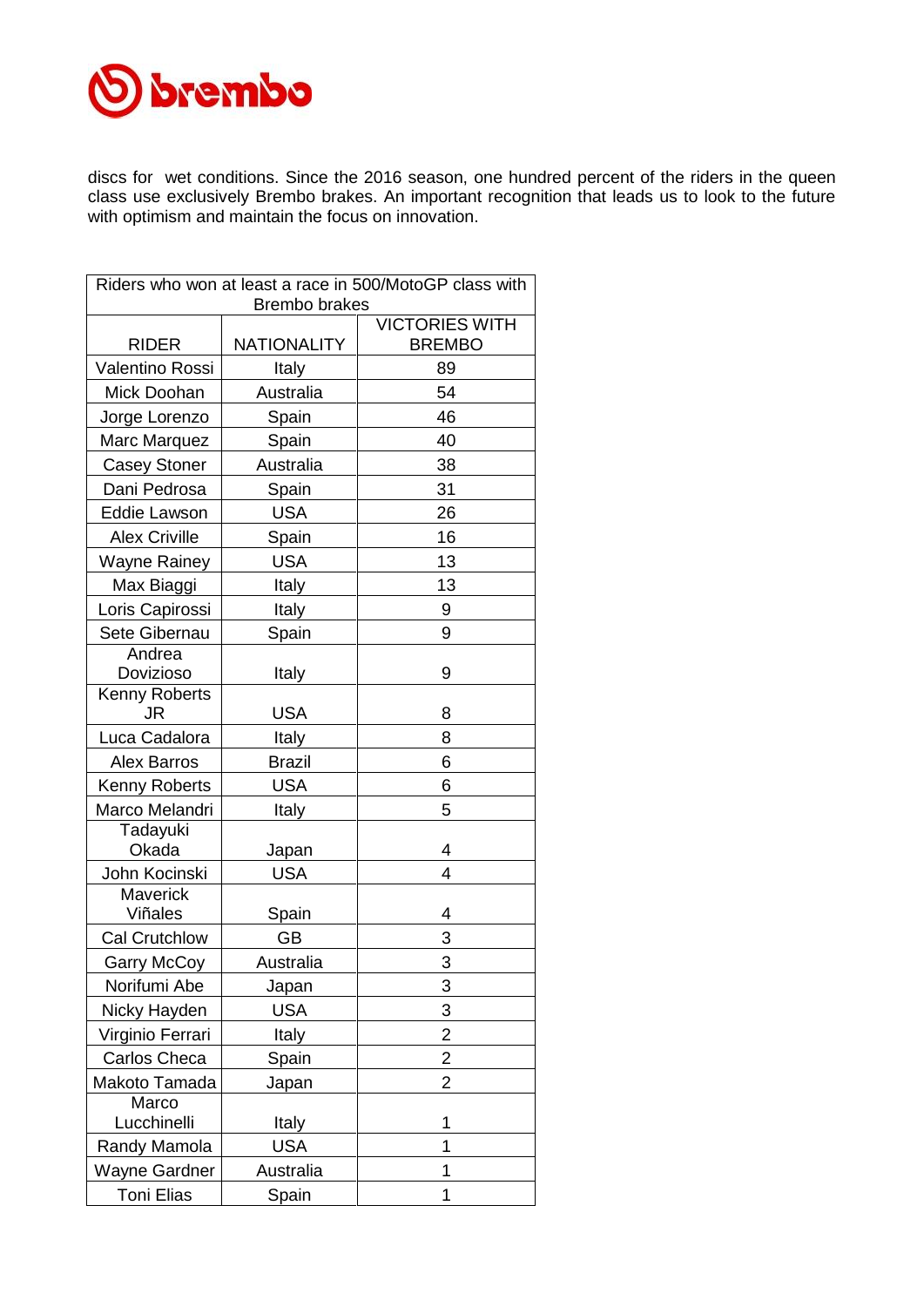

| Regis Laconi            | France      |  |
|-------------------------|-------------|--|
| Michel Frutschi         | Switzerland |  |
| <b>Jack Miller</b>      | Australia   |  |
| Daryl Beattie           | Australia   |  |
| <b>Ben Spies</b>        | <b>USA</b>  |  |
| <b>Christian Sarron</b> | France      |  |
| <b>Troy Bayliss</b>     | Australia   |  |
| <b>Tohru Ukawa</b>      | Japan       |  |
| Simon Crafar            | New Zealand |  |
| Alberto Puig            | Spain       |  |
| Andrea lannone          | Italy       |  |
| Chris                   |             |  |
| Vermeulen               | Australia   |  |

| Constructors which won at least a race in 500/MotoGP |               |                  |  |  |  |
|------------------------------------------------------|---------------|------------------|--|--|--|
| class with Brembo brakes                             |               |                  |  |  |  |
| <b>VICTORIES FOR</b>                                 | N° WINNING    | N°               |  |  |  |
| <b>CONSTRUCTORS</b>                                  | <b>RIDERS</b> | <b>VICTORIES</b> |  |  |  |
| Cagiva                                               | 2             | З                |  |  |  |
| Ducati                                               | ิค            | 42               |  |  |  |
| Honda                                                | 24            | 236              |  |  |  |
| Sanvenero                                            |               |                  |  |  |  |
| Suzuki                                               |               | 14               |  |  |  |
| Yamaha                                               |               | 176              |  |  |  |

| Nationality of riders who won at least a race in |               |                  |  |  |
|--------------------------------------------------|---------------|------------------|--|--|
| 500/MotoGP class with Brembo brakes              |               |                  |  |  |
| <b>VICTORIES FOR</b>                             | N° WINNING    | Ν°               |  |  |
| <b>NATION</b>                                    | <b>RIDERS</b> | <b>VICTORIES</b> |  |  |
| Australia                                        | 8             | 100              |  |  |
| <b>Brazil</b>                                    |               | 6                |  |  |
| France                                           | 2             | 2                |  |  |
| GВ                                               |               | 3                |  |  |
| Japan                                            | 4             | 10               |  |  |
| Italy                                            | 9             | 137              |  |  |
| New Zealand                                      |               |                  |  |  |
| Spain                                            | 9             | 149              |  |  |
| Switzerland                                      |               |                  |  |  |
| USA                                              | 8             | 63               |  |  |